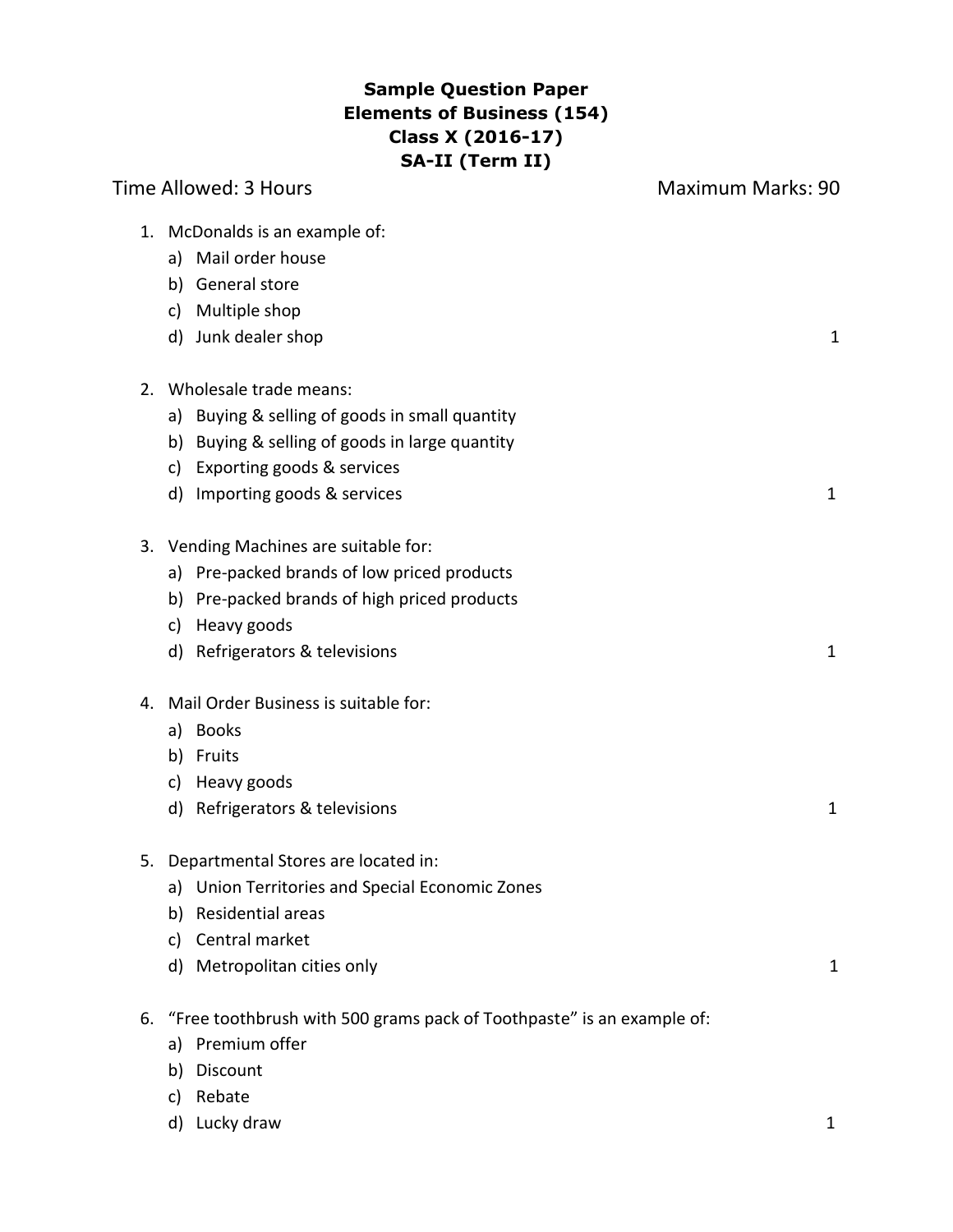| 7. |    | " $\bar{\tau}$ 5 off on purchase of 250 Grams pack of Tea" is an example of<br>a) Discount |              |
|----|----|--------------------------------------------------------------------------------------------|--------------|
|    |    | b) Price-off offer                                                                         |              |
|    |    | c) Rebate                                                                                  |              |
|    |    | d)Premium offer                                                                            | $\mathbf{1}$ |
|    |    | 8. Which of the following is the best mode of purchase for buying goods in bulk:           |              |
|    |    | a) Purchase by sample                                                                      |              |
|    |    | b) Purchase by inspection                                                                  |              |
|    | c) | Purchase by description                                                                    |              |
|    |    | d) Purchase from the nearest dealer                                                        | $\mathbf 1$  |
|    |    | 9. Which of the following is not a method of sale:                                         |              |
|    |    | a) Sale under installment system                                                           |              |
|    |    | b) Sale on credit basis                                                                    |              |
|    |    | c) Sale on hire purchase basis                                                             |              |
|    |    | d) Sale on cash basis                                                                      | 1            |
|    |    | 10. Which of the following factors should not be considered by a buyer before purchase:    |              |
|    |    | a) Price affordability                                                                     |              |
|    |    | b) Identification of other buyers                                                          |              |
|    |    | c) Attributes of the goods                                                                 |              |
|    |    | d) Attributes of the commodity possessed by the neighbour                                  | $\mathbf{1}$ |
|    |    | 11. The document that inform the buyer that his/her account has been credited with a       |              |
|    |    | particular amount is called:                                                               |              |
|    |    | a) Credit note                                                                             |              |
|    |    | b) Debit note                                                                              |              |
|    | c) | Invoice                                                                                    |              |
|    |    | d) Account sales                                                                           | 1            |

- 12. The sale under which the goods are delivered to buyer on payment with the understanding that the buyer can return the goods to the seller and claim refund within a specified period is called:
	- a) Auction sale
	- b) Wash sale
	- c) Sale through tender
	- d) Sale on approval basis 1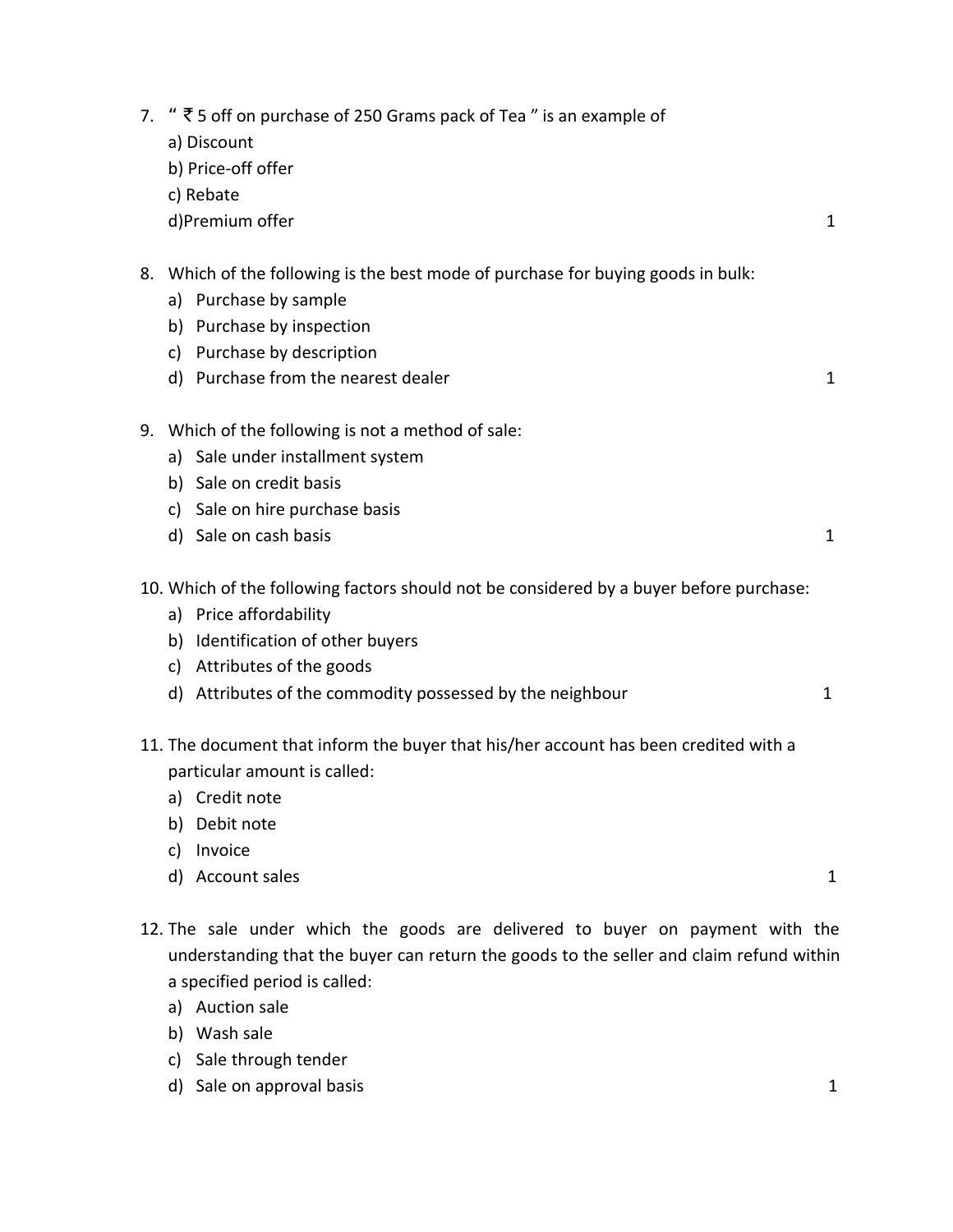| 13. Which of the following is not a type of Non-store retailing:<br>a) Mail order business                                |              |
|---------------------------------------------------------------------------------------------------------------------------|--------------|
| Multiple shops<br>b)                                                                                                      |              |
| Tele-shopping<br>c)                                                                                                       |              |
| d) Selling through internet                                                                                               | 1            |
|                                                                                                                           |              |
| 14. Which of the following is not a feature of Advertising:                                                               |              |
| a) Sponsor is always identified                                                                                           |              |
| b) Communicated through some media                                                                                        |              |
| c) Personal presentation of message                                                                                       |              |
| d) Paid form of communication                                                                                             | 1            |
| 15. Which of the following is not a print media of Advertising:                                                           |              |
| Internet<br>a)                                                                                                            |              |
| Newspapers<br>b)                                                                                                          |              |
| Posters<br>c)                                                                                                             |              |
| Magazines<br>d)                                                                                                           | 1            |
| 16. Which of the following is a tool of Sales Promotion:                                                                  |              |
| a) Free Samples                                                                                                           |              |
| b) Advertising                                                                                                            |              |
| Publicity<br>c)                                                                                                           |              |
| <b>Personal Selling</b><br>d)                                                                                             | $\mathbf{1}$ |
| 17. What is meant by purchase?                                                                                            | 3            |
| 18. Describe briefly any three methods of sale.                                                                           | 3            |
| 19. What is meant by 'Debit Note'?                                                                                        | 3            |
| 20. Give any three points of distinction between 'Deferred Installment Method' and 'Hire<br>Purchase Method' of Purchase. | 3            |
| 21. State any three characteristics of 'Departmental Stores'.                                                             | 3            |
| 22. What is meant by Tele-shopping? State any two advantages of Tele-shopping.                                            | 3            |
| 23. What is meant by advertising? List any two modes of electronic media of advertising.                                  | 3            |
| 24. Briefly explain newspapers as a media of advertising.                                                                 | 3            |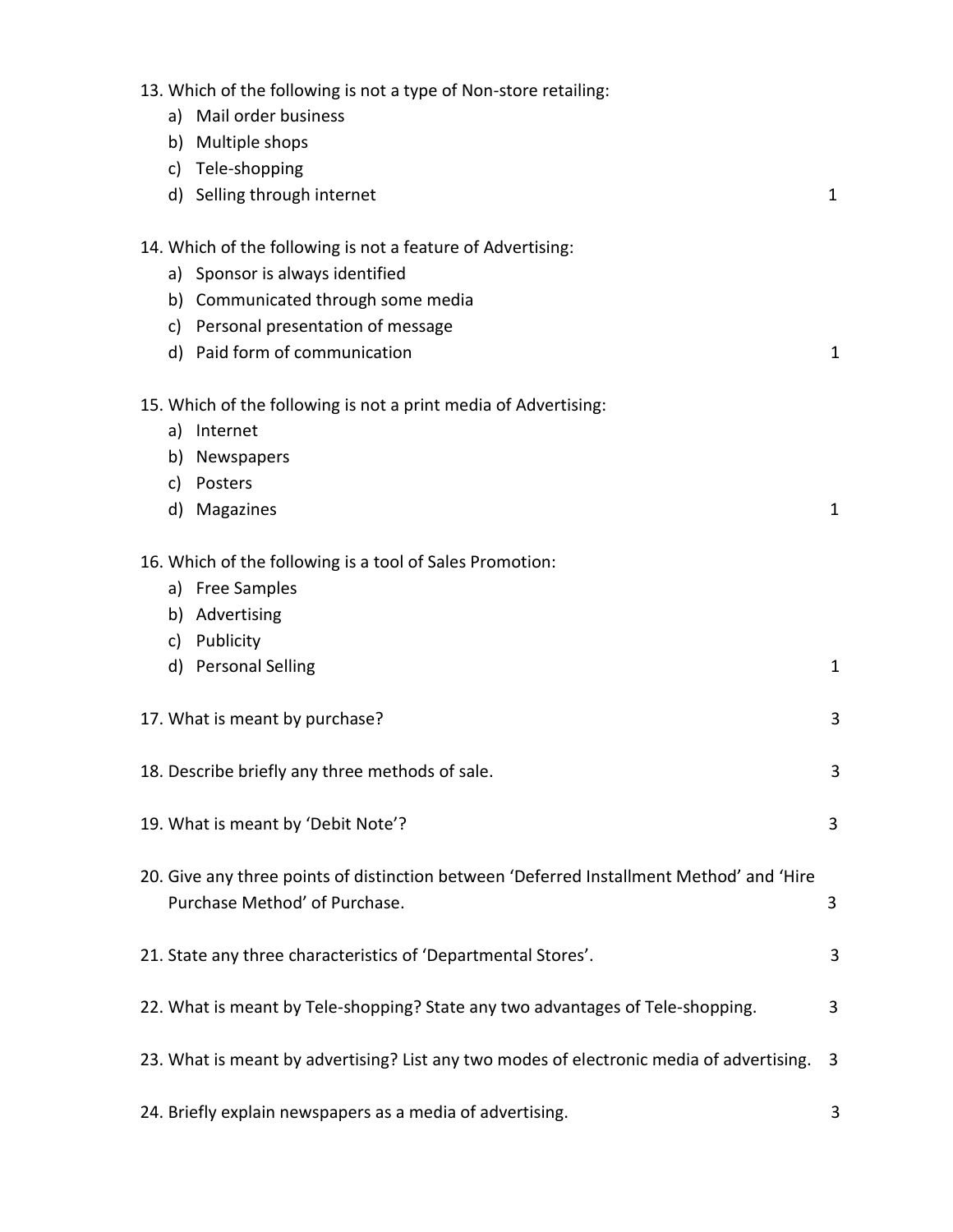| 25. State any three limitations of Magazines as a media of advertising.                                                                                             | 3 |
|---------------------------------------------------------------------------------------------------------------------------------------------------------------------|---|
| 26. Briefly describe the suitability of Television as a media of advertising.                                                                                       | 3 |
| 27. Briefly explain: (a) Purchase by sample, and (b) Purchase by inspection.                                                                                        | 4 |
| 28. 'Deferred payment can be installment payment or full payment at the end of the agreed<br>payment period.' Describe.                                             | 4 |
| 29. 'Inspite of many advantages multiple shops suffer from some limitations.' In the light of<br>this statement, briefly explain the limitations of multiple shops. | 4 |
| 30. State any four characteristics of large scale retail trade.                                                                                                     | 4 |
| 31. State the importance of personal selling to the consumers.                                                                                                      | 4 |
| 32. Explain 'Exchange Scheme' and 'Coupons' as tools of "Sales Promotion".                                                                                          | 4 |
| 33. State the steps of the Selling procedure.                                                                                                                       | 5 |

- 34. 'It is a large scale retail shop where a large variety of goods are sold in a single building.' Identify the form of retail trade indicated in this statement and explain its advantages. 5
- 35. Can all varieties of goods be purchased through mail? State the qualities that should be possessed by goods to be traded through mail. The same state of the state of the state of the state of the state of the state of the state of the state of the state of the state of the state of the state of the state of th
- 36. 'Advertising consists of all activities involved in presenting a sponsored messageregarding a product, service or an idea.' In the light of this statement, explain the features of advertising. 5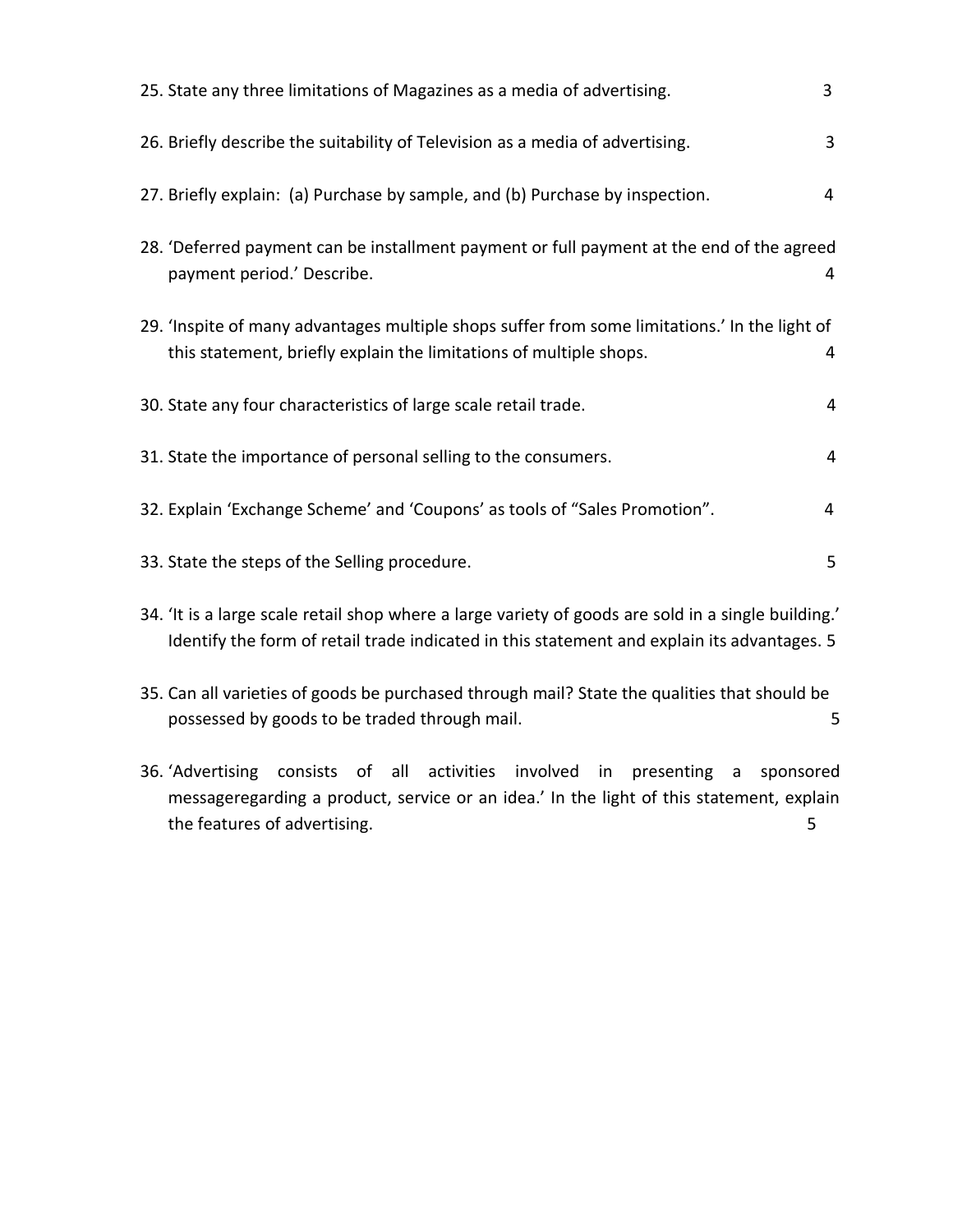# **Marking Scheme Elements of Business (154) Class- X SA-II**

| 1.               | (c)            | $\mathbf 1$  |
|------------------|----------------|--------------|
|                  |                |              |
| 2.               | (b)            | $\mathbf{1}$ |
| $\overline{3}$ . | (a)            | $\mathbf{1}$ |
| 4.               | (a)            | $\mathbf{1}$ |
| 5.               | (c)            | $\mathbf{1}$ |
|                  |                |              |
| 6.               | (a)            | $\mathbf{1}$ |
| $\overline{7}$ . | (b)            | $\mathbf{1}$ |
| 8.               | (a)            | $\mathbf{1}$ |
| 9.               | (c)            | $\mathbf{1}$ |
|                  |                |              |
| 10.              | (b)            | $\mathbf{1}$ |
| 11.              | (a)            | $\mathbf{1}$ |
| 12.              | $(\mathsf{d})$ | $\mathbf{1}$ |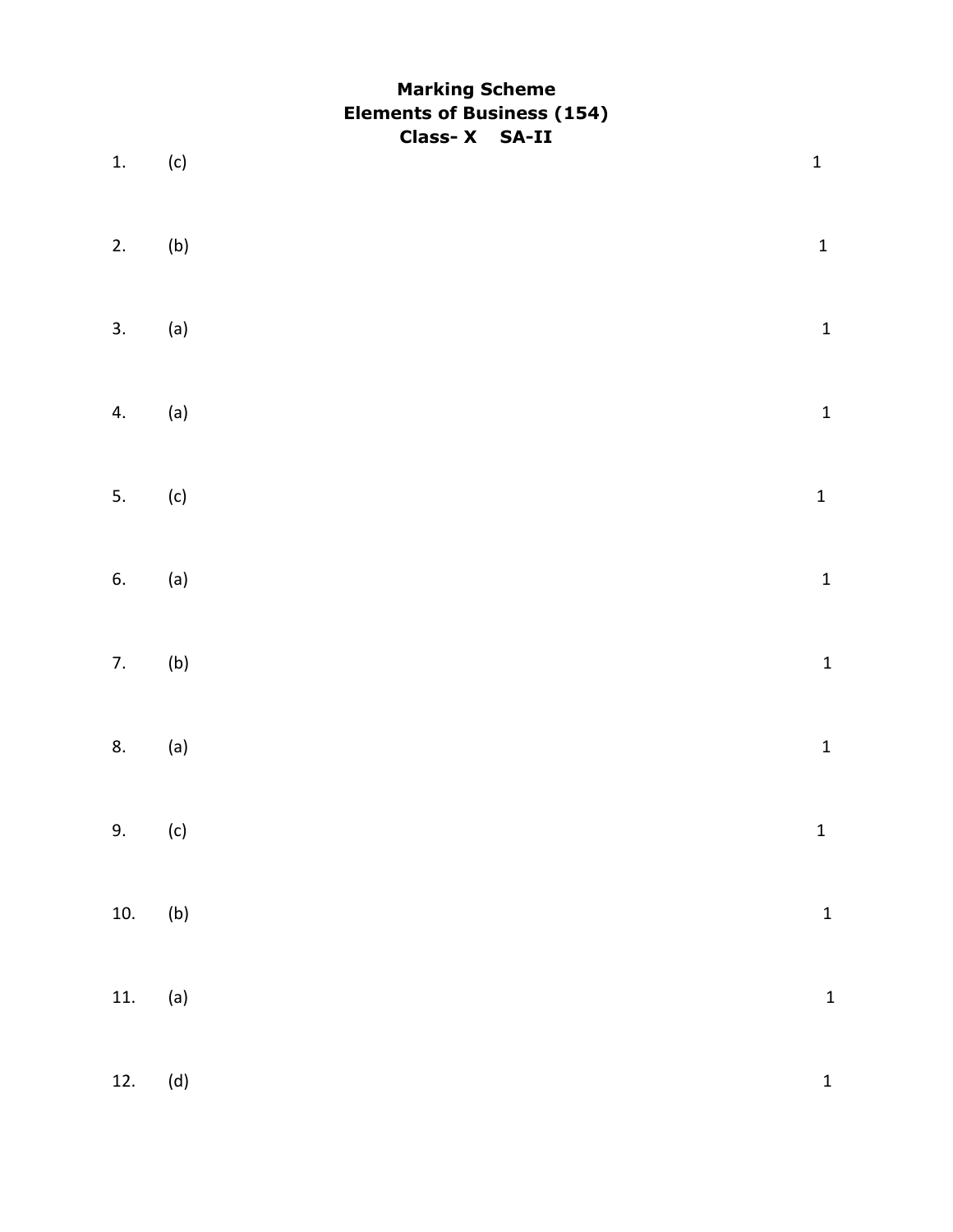| 13. (b) |     | $\mathbf{1}$   |
|---------|-----|----------------|
| 14. (c) |     | $\overline{1}$ |
| 15. (a) |     | $\overline{1}$ |
| 16.     | (a) | 1              |

#### 17. Purchase:

It is the process through which a person gets the ownership of goods or properties transferred to his/her name from another person on payment of money. 3

- 18. Methods of sale: (Any three of the following)
- (i) Sale on hire purchase basis
- (ii) Sale through installment payment system
- (iii) Sale on approval basis
- (iv) Sale through tenders
- (v) Auction sale
- (vi) Wash sales

 $1 X 3 = 3$ 

#### 19. Debit Note:

It is a document prepared by the seller informing the buyer that his account has been debited with a particular amount. 3

20. Difference between 'Deferred Installment Method' and 'Hire Purchase Method' of Purchase: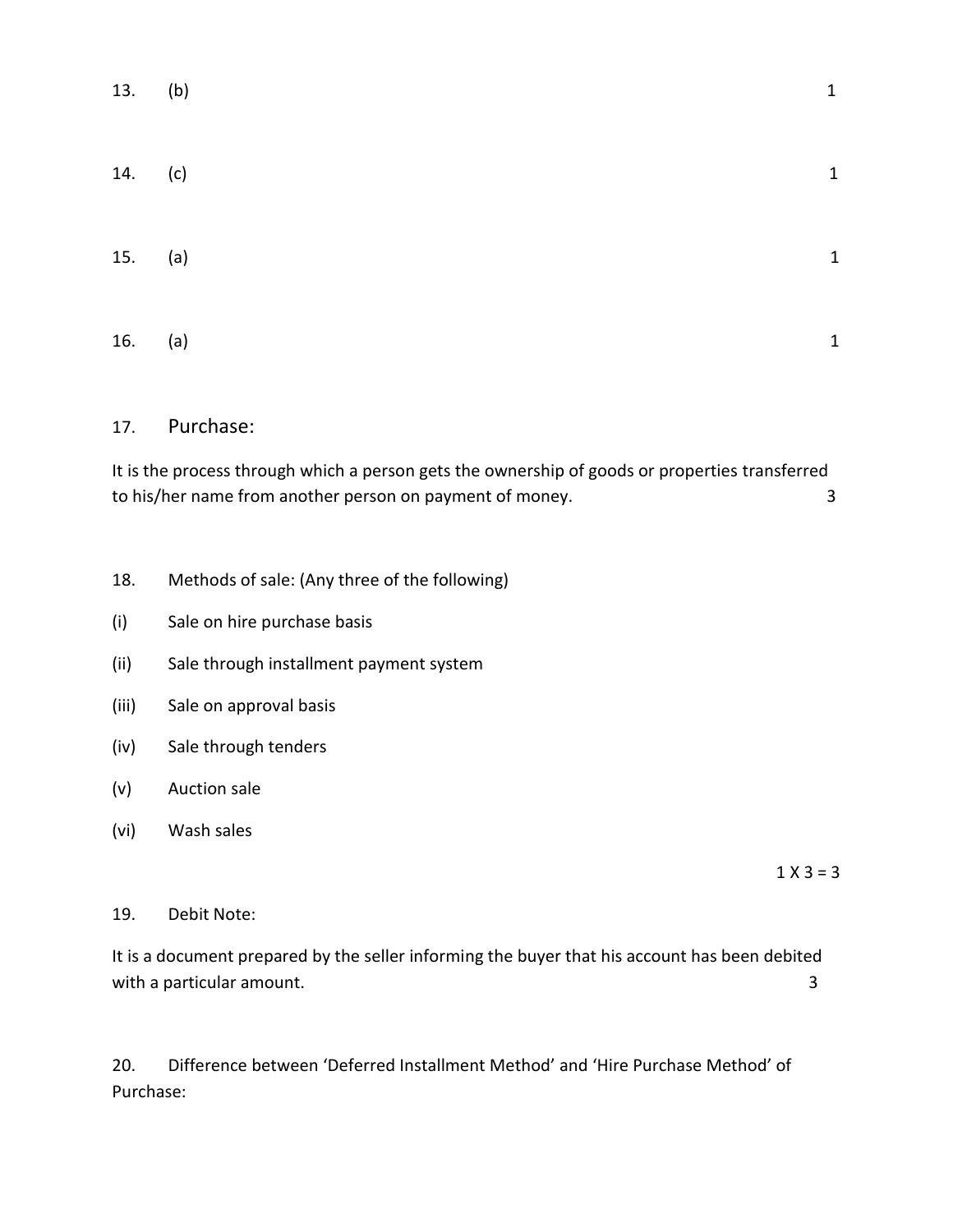| Deferred Installment Method                     | Hire Purchase Method                              |
|-------------------------------------------------|---------------------------------------------------|
| It is essentially a contract for sale.          | It is essentially a contract for hiring of goods. |
| The ownership rights passes to the buyer        | The ownership rights remain with the seller       |
| immediately at the time when the agreement      | and the customer exercises his/her option for     |
| is entered into.                                | purchasing the goods.                             |
| The buyer can return the goods at any stage.    | In case of default in payment the seller can      |
| The seller can also take back the goods in case | sue the buyer for balance installments. He can    |
| of non-payment.                                 | take back the possession of the goods. But the    |
|                                                 | buyer cannot return the goods and adjust the      |
|                                                 | amount of payment due.                            |

 $1 X 3 = 3$ 

21. Characteristics of Departmental Stores: (Any three of the following)

(i) Departmental stores are generally located at the main commercial centres of the cities and towns. Therefore customers from different locations can easily come to buy goods according to their convenience.

(ii) The size of the stores is very large and divided into many departments or counters.

(iii) Each department deals with a particular type of goods.

(iv) The management and control of all departments is centralized.

(v) The departmental stores allow customers to enjoy shopping. It enables the customers to buy everything under one roof.

(vi) Facilities such as restaurant, rest rooms, telephone, ATM (Automated Teller Machine) etc. are also made available to customers inside the stores.

(vii) These stores allow customers to buy goods against a credit or debit card.

(viii) Customers may also avail of free home delivery facility from these stores.

 $1 X 3 = 3$ 

## 22. Tele-Shopping:

Buying of goods by placing orders with the sellers using telephones is called Tele-shopping. It is a kind of non-store retailing wherein the sellers contact the prospective buyers through telephone and persuade them to buy their products. In some cases they advertise their products on television or other media and also make live demonstration of the product. 1

Advantages of tele-shopping: (Any two of the following advantages):

(i) It saves time, money and efforts in placing a written order to buy the goods.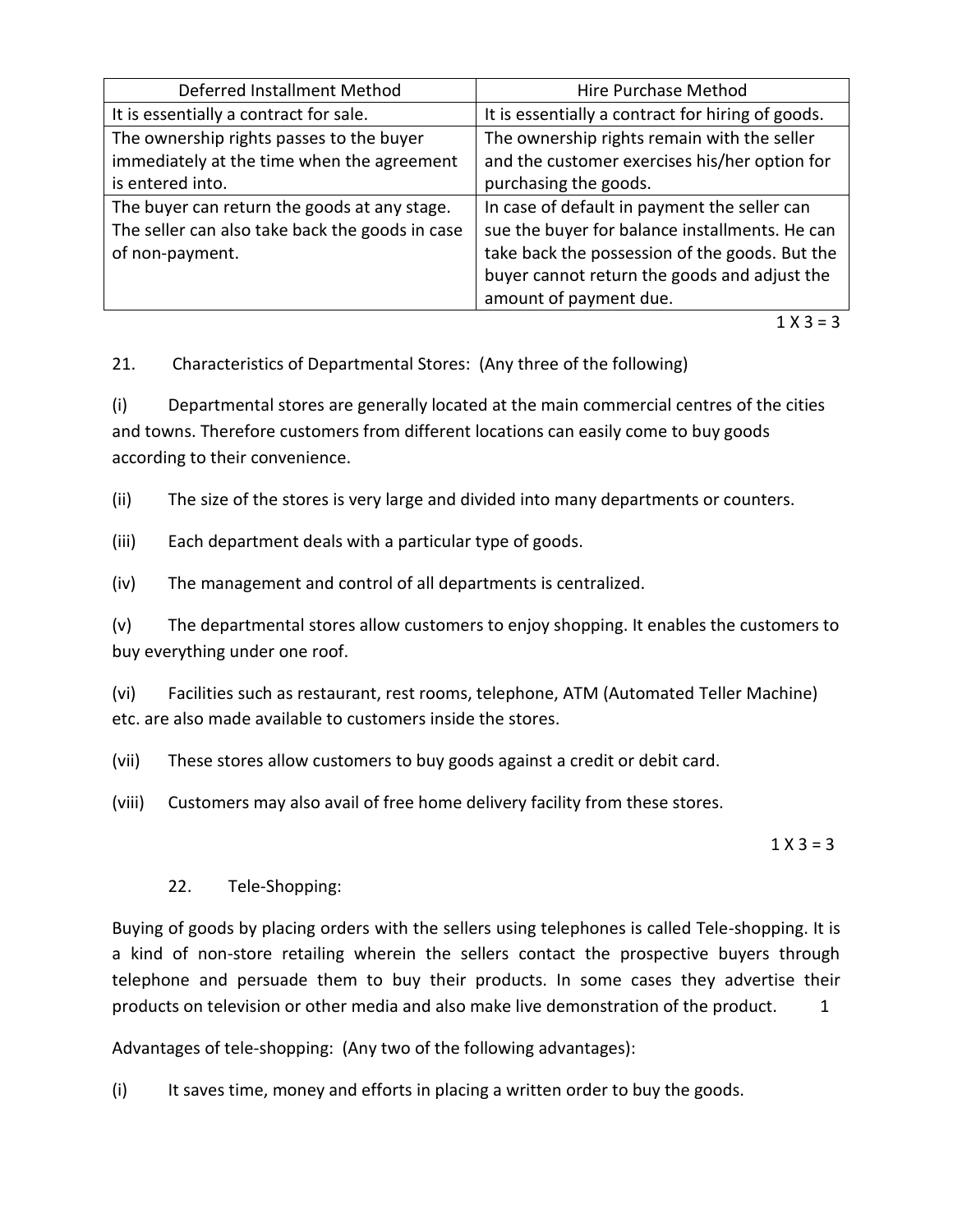(ii) It is a convenient method of shopping for people who are busy and do not have much time for shopping.

(iii) It eliminates the role of middlemen in the process of distribution.

(iv) Buyers can inquire about the terms and conditions of sale, mode of payment, packaging etc. from the sellers without visiting the seller's place.  $1 \times 2 = 2$ 

 $1 + 2 = 3$ 

### 23. Advertising:

Advertising consists of all activities involved in presenting a sponsored message regarding a product, service or an idea. 2

Modes of Electronic media of advertising: (Any two modes of the following)

| (i)   | Radio      |                       |             |
|-------|------------|-----------------------|-------------|
| (ii)  | Television |                       |             |
| (iii) | Internet   | $\frac{1}{2}$ X 2 = 1 |             |
|       |            |                       | $2 + 1 = 3$ |

## 24. Newspapers as a media of advertising:

Newspapers are a very common media of advertising. The advertiser communicates his/her message through newspapers because of its wide circulation. The cost of advertising is relatively low. The copy of advertisement can be given to the newspapers at a very short notice. As the newspapers are published from different regions and different languages they provide greater choice to advertisers to approach the desired market, region and readers through local or regional language. 3

25. Limitations of 'Magazines' as a media of advertising:

(i) Advertising in magazines is costlier.

(ii) The number of people to whom the advertisements reach through magazines is small in comparison to newspapers.

(iii) The advertisement material are given much in advance, hence last minute change is not possible.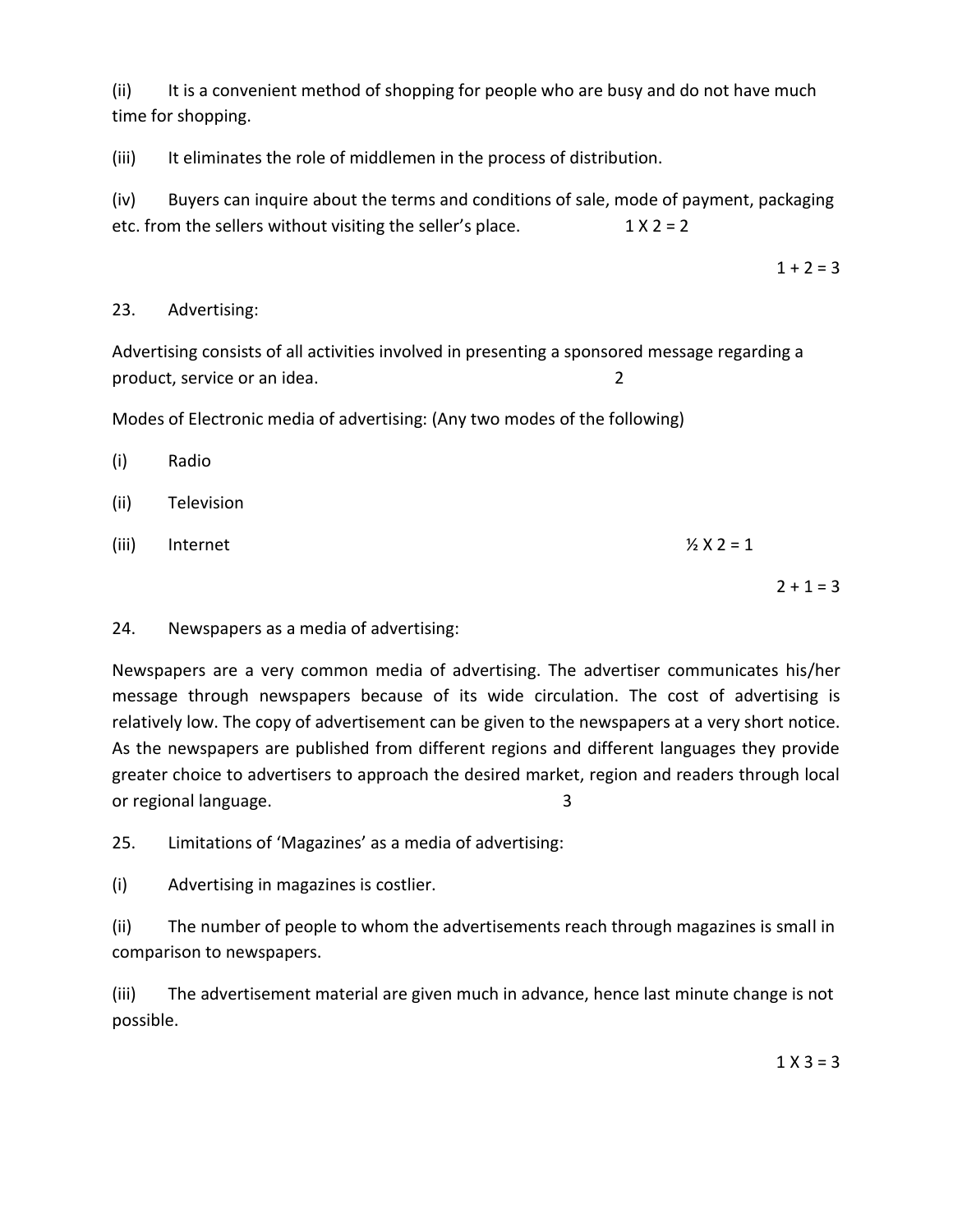26. Suitability of Television as media of advertising: (Any three)

(i) It is most effective as it has an audio-visual impact.

(ii) With catchy slogans, songs and dance sequences, famous personalities exhibiting products, TV advertising has a lasting impact.

(iii) With varieties of channels and programmes advertisers have a lot of choice to select the channel and time to advertise.

(iv) With regional channels coming up, any person, even illiterates can watch the advertisements and understand it by seeing and hearing.

 $1 X 3 = 3$ 

#### 27. (a) Purchase by Sample :

When goods are bought in bulk, it is not possible to inspect the whole lot to be purchased. Therefore the buyer examines a sample or pattern to decide the goods to be purchased. A sample is a specimen of goods particularly of raw materials, foodstuffs etc. It is representative of the bulk. Its quality largely reflects the quality of the whole lot. In case of purchase by sample it is agreed upon both the parties that the bulk supply shall be of the same quality as that of the sample.2

#### (b) Purchase by Inspection:

In Case of purchase by inspection the buyer personally goes to the shop for checking the quality of the product to be bought. This is the most common method of buying. It is mostly used in case of retail buying.2

 $2+2=4$ 

28. 'Deferred payment can be installment payment or full payment at the end of the agreed payment period.' Describe.

#### Deferred installment payment:

Under this method the buyer pays a nominal amount to the seller at the time of purchase and takes possession of the goods. The balance is paid by him in installments over a period of time. The interest charged on the unpaid amount normally reduces with payment of installments. If the buyer fails to pay any installment, the seller can sue him for the unpaid amount.

Deferred Payment at the end of credit period:

When goods are sold on credit, payment is required to be made by the buyer at the end of the agreed period of credit. If payment is made by him earlier, the seller allows a special discount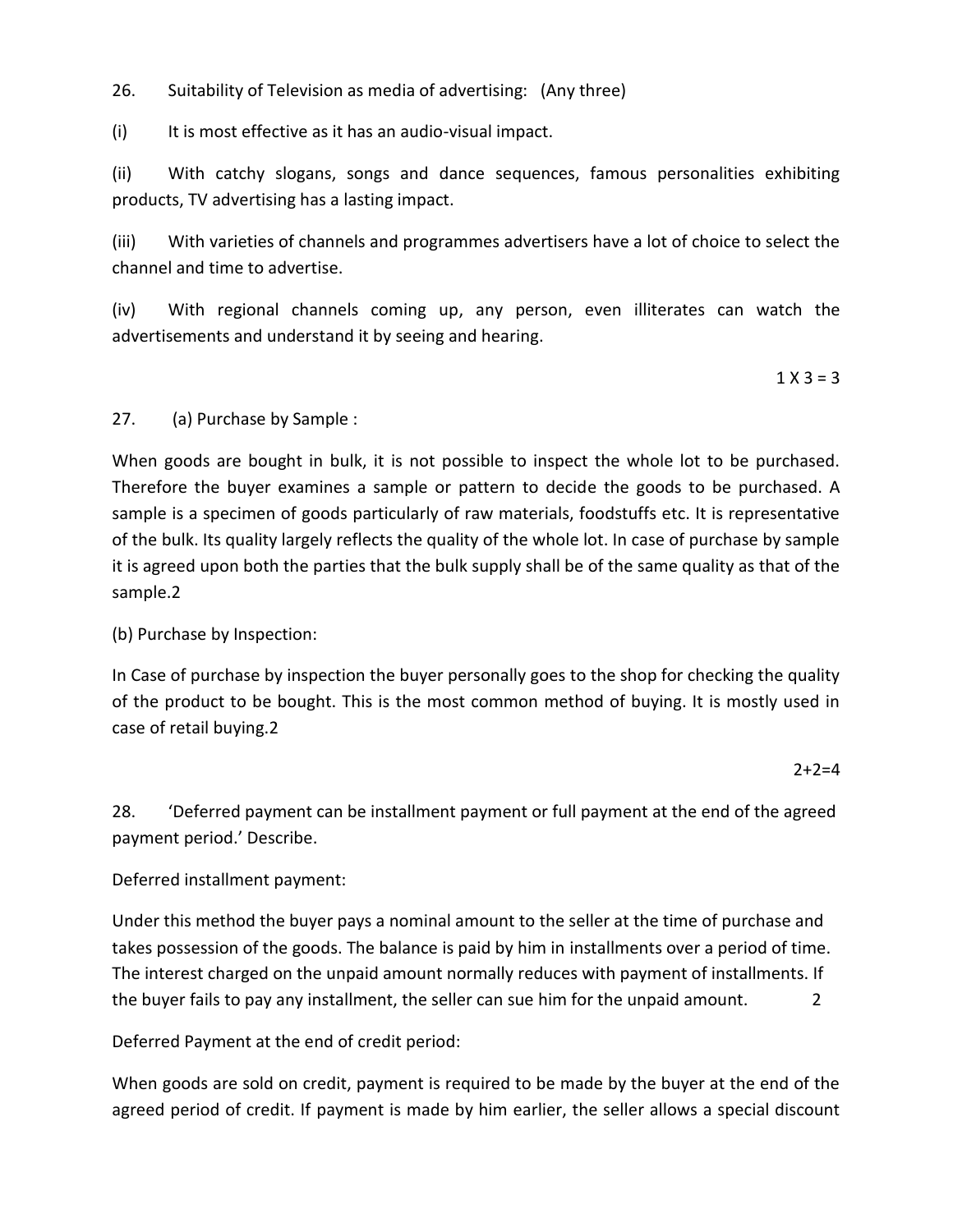which is indicated in the invoice as the net amount payable on prompt payment before due date. 2

 $2+2=4$ 

- 29. Limitations of Multiple shops:
- (i) Limited Choice:

These shops deal in limited variety of products.

(ii) No Credit Facility:

Since the goods are sold on cash bases the customers can not avail credit facility from these shops.

(iii) No Bargaining:

The prices of the products are fixed by the head office and the individual shops have no control over it. Therefore the customers can not bargain the prices.

### (iv) Lack of Initiative:

These shops are managed by the branch managers, who follow strictly the instructions of the head office. Therefore the branch managers do not take initiative and do not have any special interest in satisfying the customers.

## $1 X 4 = 4$

30. Characteristics of large scale retail trade: (Any four of one mark each)

(i) It deals in a variety of goods of daily need and makes these goods available to the customers at their convenience.

(ii) It purchases goods in bulk directly from the producers, thus avoiding middlemen in the process of purchase of goods.

(iii) It provides service to a large number of customers.

(iv) The size of these shops/stores is comparatively bigger than the local retail shops/ stores.

(v) It requires huge capital investment to start and run the business.

(vi) It generally sells goods to the customers on cash basis.

 $1 X 4 = 4$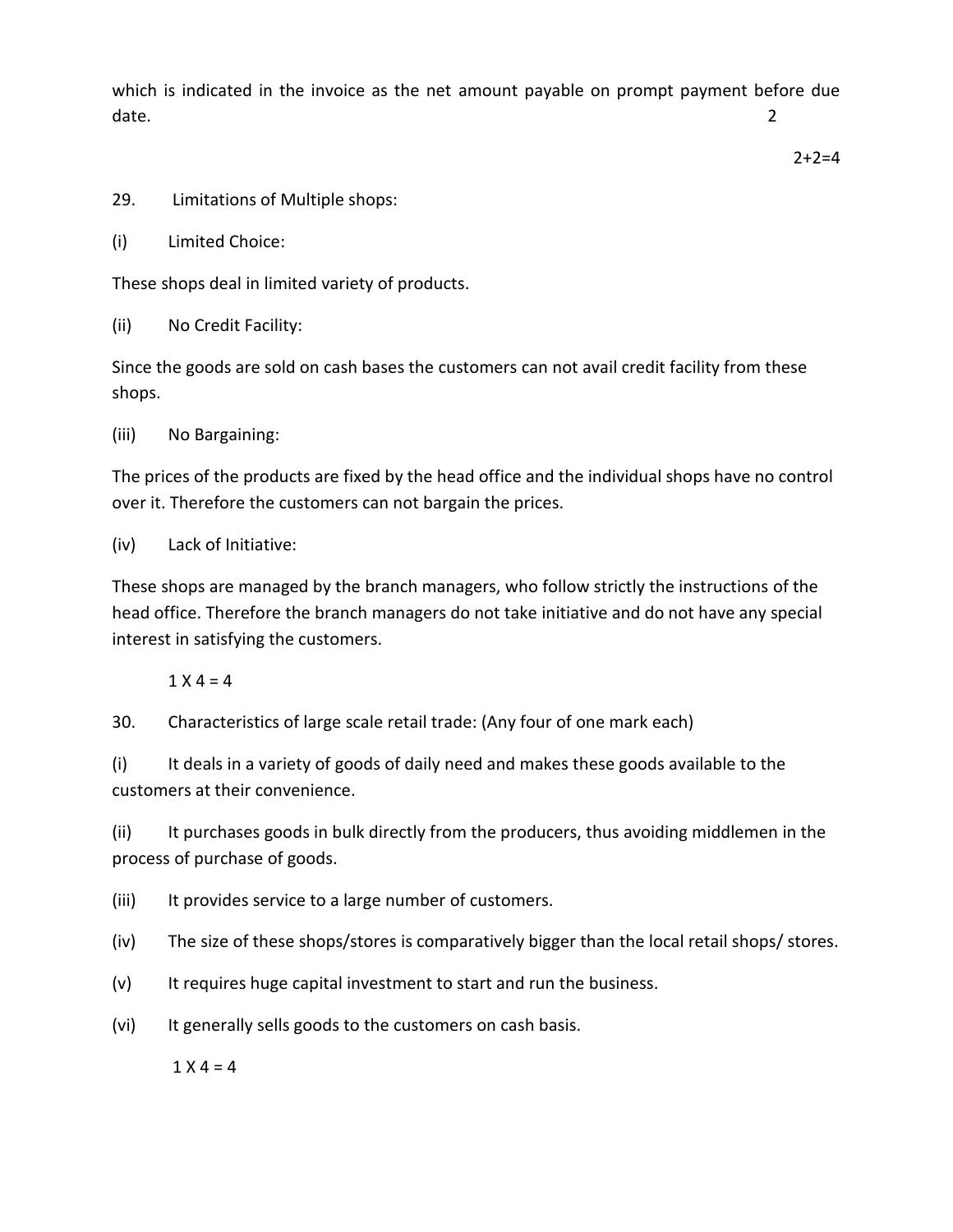31. Importance of personal selling to the consumers:

(i) Personal selling provides an opportunity to the consumers to know about new products introduced in the market. Thus, it informs and educates the consumers about new products.

(ii) The sellers demonstrate the product before the prospective buyers and explain the use and utility of the products. Hence, customers come to know about the use of new products in the market.

(iii) Personal selling also guides customers in selecting goods best suited to their requirements and taste as it involves face-to-face communication.

(iv) Personal selling gives an opportunity to the customers to put forward their complaints and difficulties in using the product and get the solution immediately.

 $1 X 4 = 4$ 

32. Exchange Scheme: It refers to offering exchange of old product for a new product at a price less than the original price of the new product. This is useful for drawing attention to product improvement. 'Bring your old mixer-cum-juicer and exchange it for a new one just by paying  $\bar{\tau}$  500' or 'Exchange your old car with a new car' are various popular examples of exchangescheme. 2

Coupons: Sometimes, coupons are issued by manufacturers either in the packet of a product or through an advertisement printed in the newspaper or magazine or through mail. These coupons can be presented to the retailer while buying the product. The holder of the coupon gets the product at a discount. For example, you might have come across coupons like, 'show this and get ` 15 off on purchase of 5 kg. pack of Atta of a particular brand'. The reduced price under this scheme attracts the attention of the prospective customers towards new or improved products. 2

 $2 + 2 = 4$ 

- 33. Steps of the selling procedure:
- (i) Enquiry from the intending buyer
- (ii) Providing quotation to the intending buyers
- (iii) Receipt of order from the buyer
- (iv) Execution of the order
- (v) Invoicing
- (vi) Opening customer's account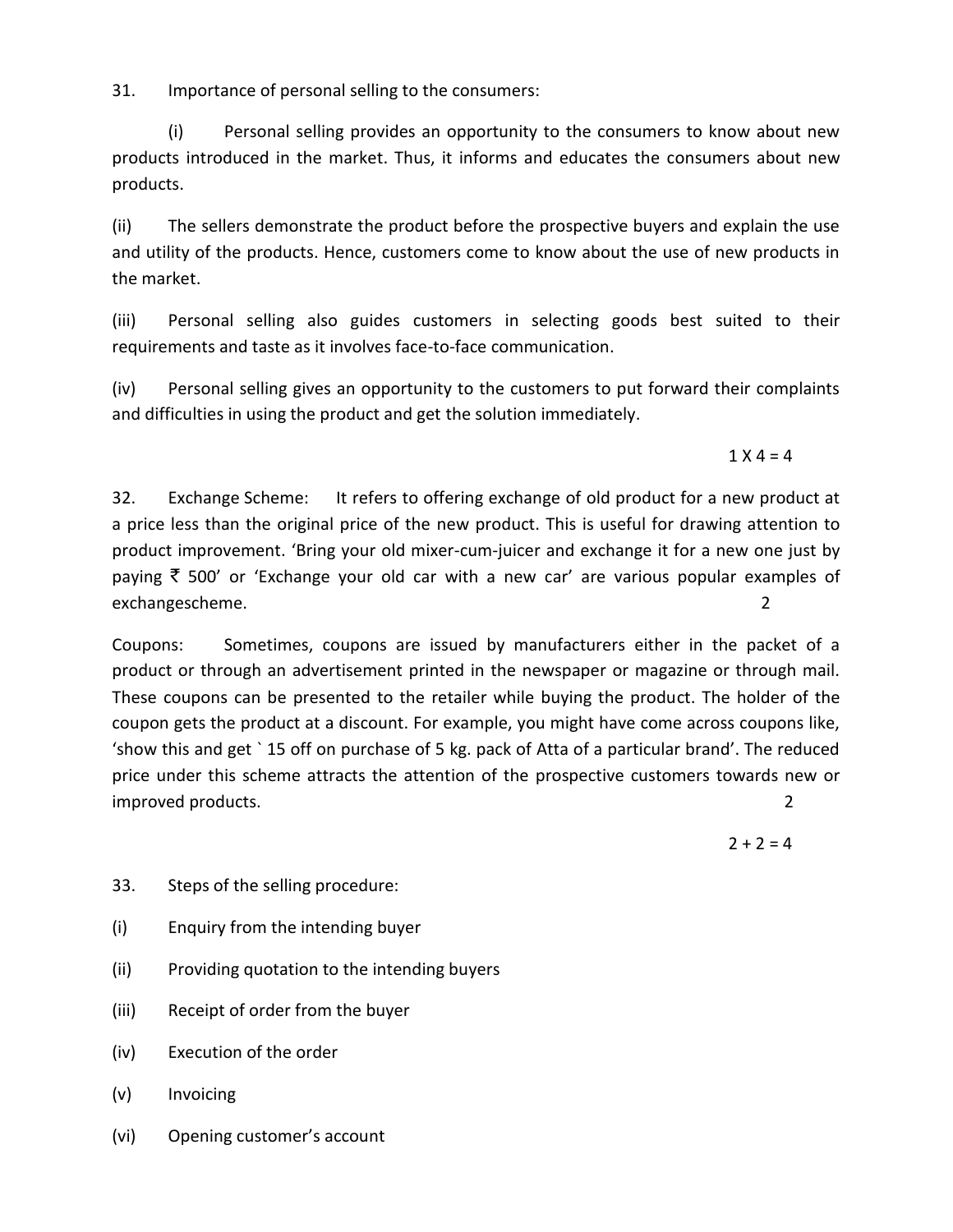- (vii) Dispatch of the goods
- (viii) Delivery of goods to the buyer
- (ix) Receipt of payment and settlement of accounts
- (x) Rectification of errors

 $\frac{1}{2}$  X 10 = 5

34. Form of retail trade indicated in this statement is Departmental Store. 1

Advantages of Departmental Store: (Any Four)

(i) Convenience of shopping:

Since a large variety of commodities are sold in one building, there is no need to move from one market to another or from one shop to another.

(ii) Wide choice of products:

A wide variety of products from different producers are sold in these shops. Hence a customer has a wide choice of goods from which he/she can select the best product as needed.

(iii) Economies of large scale purchase and sale:

Departmental stores buy goods on large scale. Therefore, they can bypass wholesalers and getthe goods directly from the manufacturers. Hence they enjoy the benefits of discount from the manufacturers and economies of large scale purchase and sale.

(iv) Mutual Advertisement:

While visiting departmental store, customers are often attracted by goods displayed in different departments. Thus, each department advertises for other departments.

(v) Efficient Management:

These stores are organized on a large scale basis. Therefore they are able to employ efficient and competent staff to provide best services to the customers.  $1 \times 4 = 4$ 

 $1 + 4 = 5$ 

35. No, all varieties of goods can not be purchased through mail. 1

Qualities that should be possessed by goods to be traded through mail: (Any four)

(i) Light weight goods and the ones that occupy less space. Bulky goods can not be sold through mail.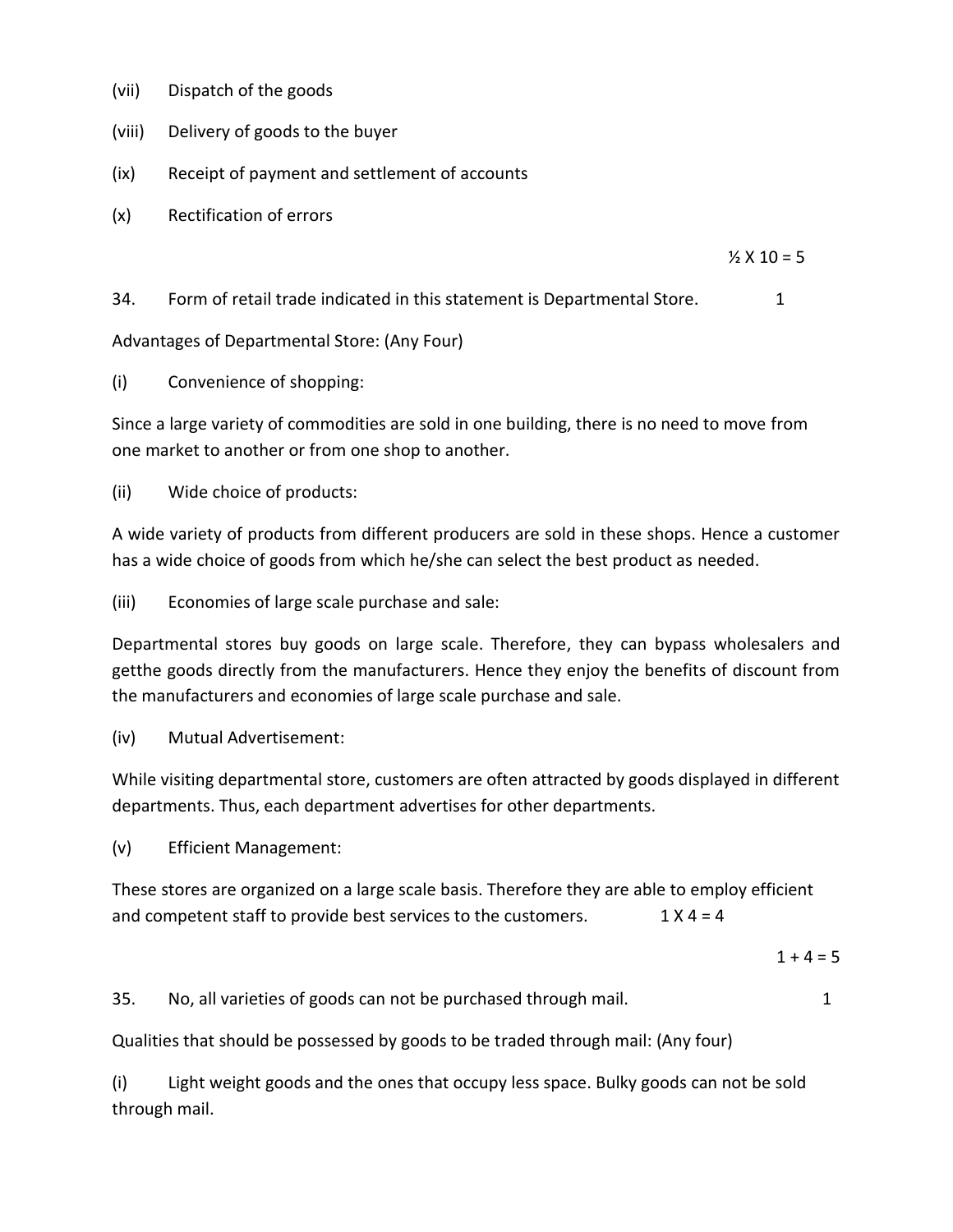- (ii) Durable and non-perishable goods.
- (iii) Goods having high demand in the market.
- (iv) Goods having delivery charges relatively lower than their price.
- (v) Goods those are easy to handle.  $1 \times 4 = 4$

 $1 + 4 = 5$ 

#### 36. Features of Advertising

(i) Non-personal presentation of message – In advertising there is no face-to-face or direct contact with the customers. It is directed to the prospective buyers in general.

(ii) Paid form of communication-In advertising the manufacturer communicates with prospective customers through different media like newspapers, hoardings, magazines, radio, television etc. He pays certain amount for the use of space or time in those media.

(iii) Promotion of product, service or idea –Advertisement contains message regarding a product, service or even an idea. It makes people aware about the product and induces them to buy it.

(iv) Identified Sponsor –The identity of the manufacturer, the trader or the service provider who issues advertisement is always disclosed.

(v) Communicated through some media- Advertisements are always communicated through use of certain media. It is not necessary that there will be just one medium, a combination of media may also be used.

Or any other feature of Advertisement properly explained.

 $1 \times 5 = 5$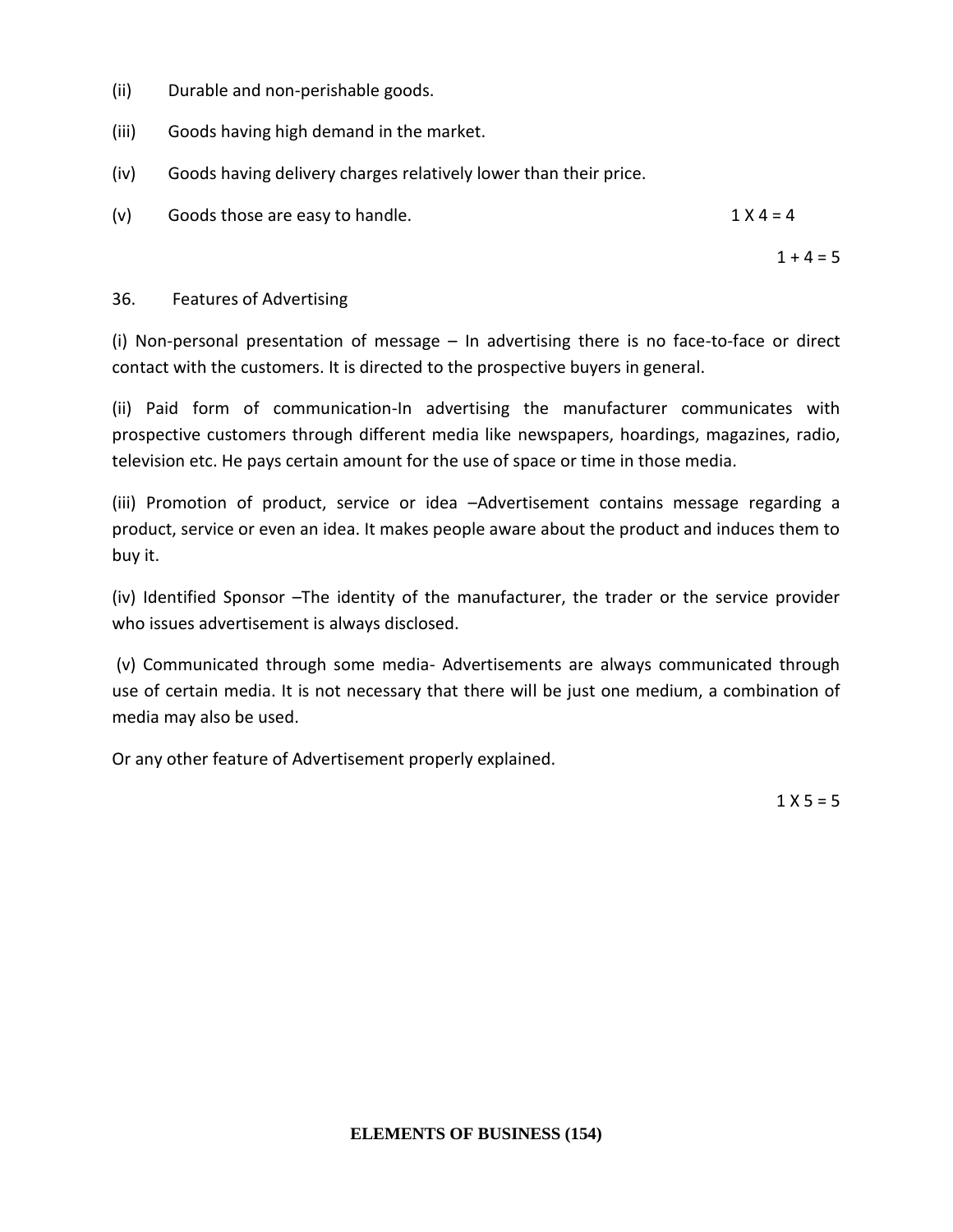# **CLASS – X (2016-17)**

| S.No.          | <b>Typology of</b><br><b>Questions</b> | <b>1 Mark Questions</b>    | 3 Mark<br><b>Questions</b> | 4 Mark<br><b>Questions</b> | 5 Mark<br><b>Questions</b> | <b>Total</b>   |
|----------------|----------------------------------------|----------------------------|----------------------------|----------------------------|----------------------------|----------------|
| $\mathbf{1}$   | Remembering                            | 1,2,4,5,16                 | 17, 18, 19, 22, 23         | 27,30                      | 33                         | 13             |
| 2              | Understanding                          | 3, 6, 7, 8, 11, 13, 14, 15 | 20, 21, 24, 25             | 31                         |                            | 13             |
| $\overline{3}$ | Applications                           | 10                         |                            | 28,29                      | 36                         | $\overline{4}$ |
| $\overline{4}$ | <b>HOTS</b>                            | 9,12                       |                            |                            | 34,35                      | $\overline{4}$ |
| 5              | Evaluation                             | $\overline{\phantom{0}}$   | 26                         | 32                         |                            | $\overline{2}$ |
|                | <b>Total</b>                           | 16                         | 10                         | 6                          | $\overline{4}$             | 36             |

### **BLUE PRINT**